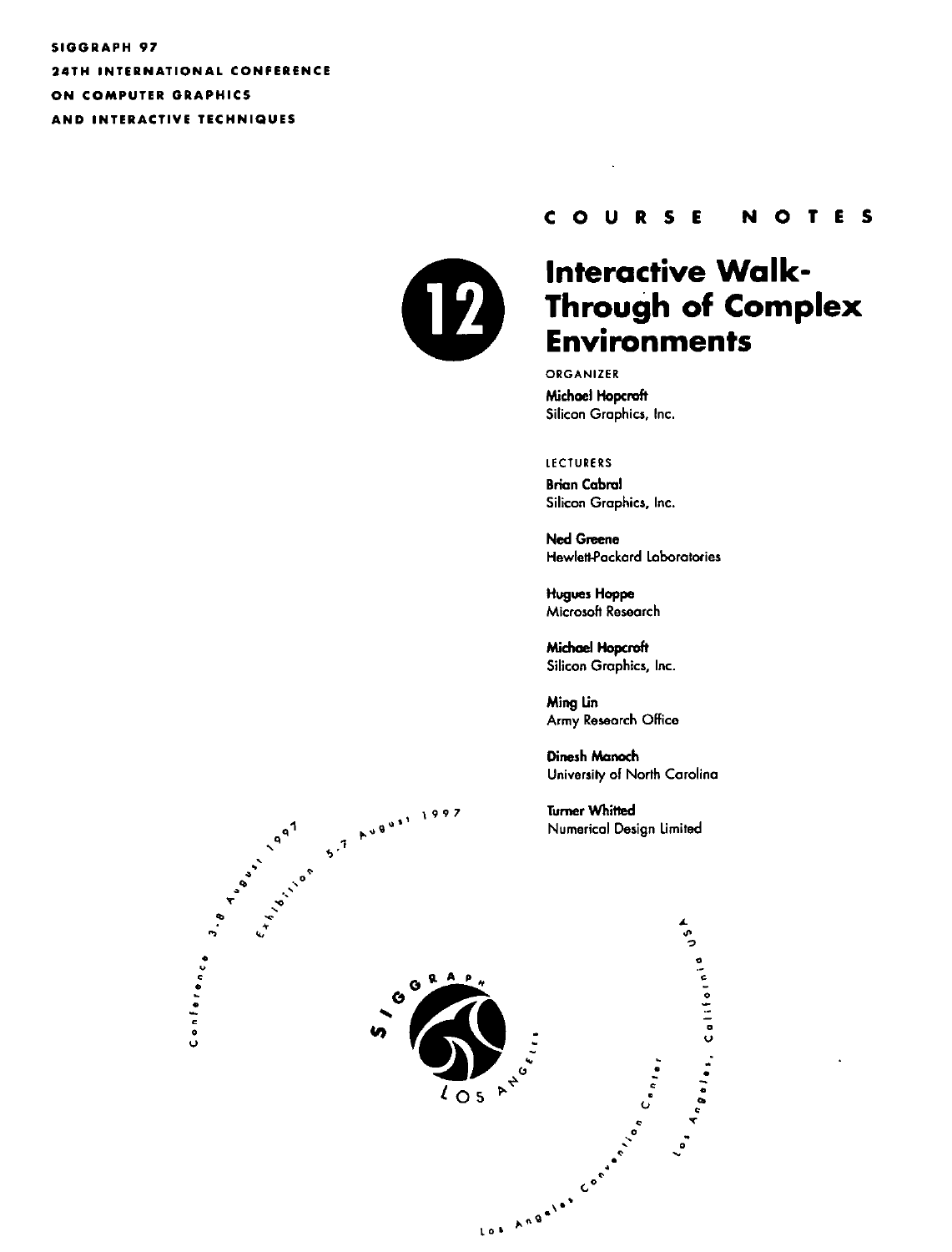# **Interactive Walkthrough of Complex Environments**

Organized by Michael Hopcroft Silicon Graphics

SIGGRAPH '97

#### Abstract

This course focuses on interactive systems and algorithms for displaying complex geometric databases which require sophisticated scene management techniques to achieve frame rate. Beginning with a discussion of basic techniques and leading to state-of-the-art algorithms, the speakers will address key issues in walkthrough, including visibility computations, automatic object simplification, and memory management through database subset prefetching. Speakers will show real applications of these algorithms to a variety of areas, including game development, visual simulation, virtual reality, architecture, and digital mockup.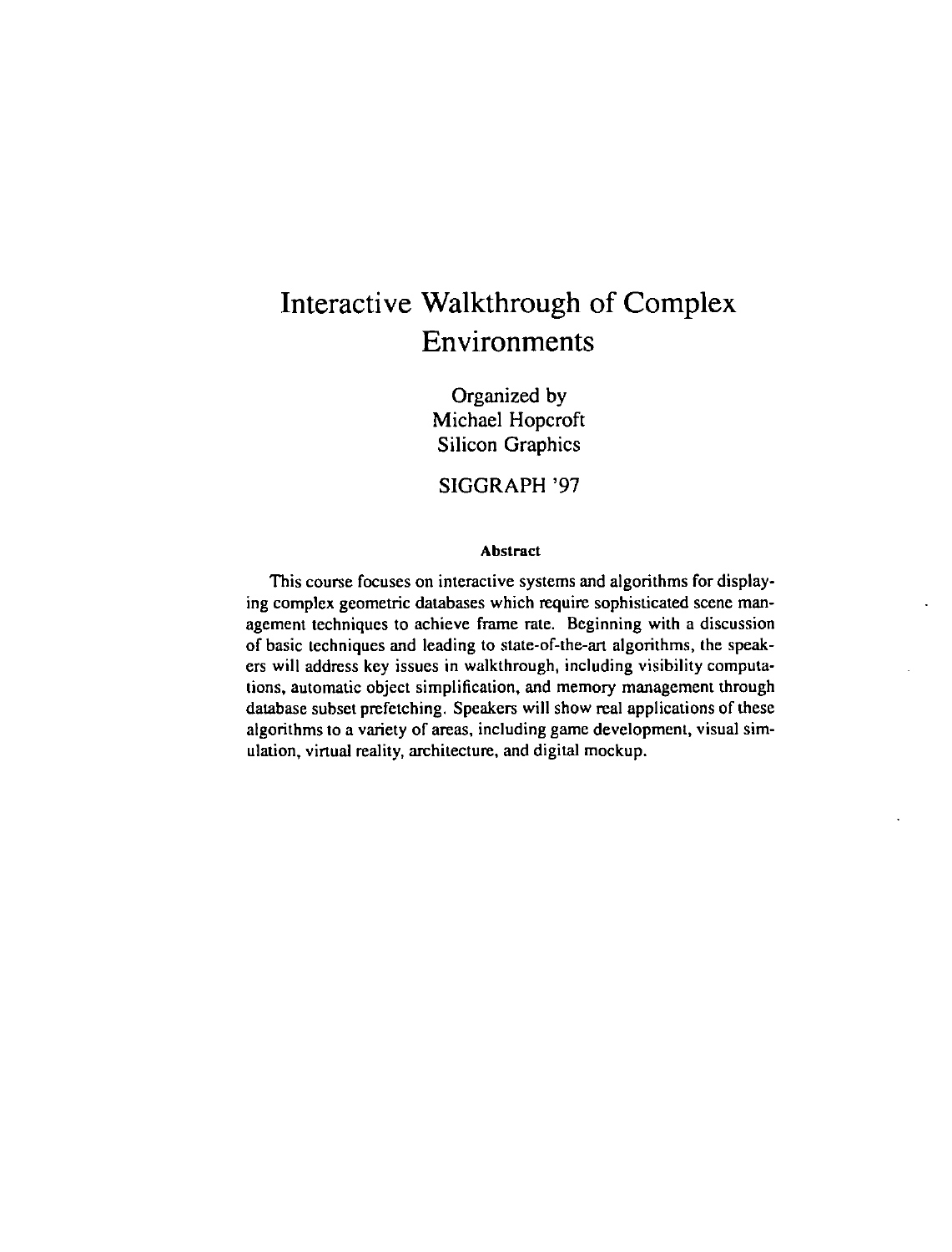# Interactive Walkthrough of Complex Environments

#### An Introduction to Systems Issues for Walkthrough Applications

Brian Cabral, Silicon Graphics Michael Hopcroft, Silicon Graphics

# Level-of-Detail Using Progressive Mesh Representations

Hugues Hoppe, Microsoft Corporation

HOPPE, H., DEROSE, T., DUCHAMP, T., McDONALD, J., AND STUETZLE, W. Mesh Optimization. In *SIGGRAPH 93 Conference Proceedings (CompUier Graphics, Annual Conference Series 1993)* (Aug. 1993). pp. 19-26.

HOPPE, H. Progressive Meshes. In *SIGGRAPH 96 Conference Proceedings (Computer Graphics, Annual Conference Series 1996)* (Aug. 1996), pp. 99-108.

HOPPE, H. View-Dependent Refinement of Progressive Meshes. In *SIC-GRAPH 97 Conference Proceedings (Computer Graphics, Annual Conference Series 1997)* (Aug. 1997)

## High Performance on Low-End Systems

Turner Whitted, Numerical Design Limited

#### Hierarchical Visibility and Tiling

Ned Greene

GREENE, N., KASS, M., AND MILLER, G. Hierarchical z-buffer visibility. In *SJGGRAPH 93 Conference Proceedings (Computer Graphics, Annual Conference Series 1993)* (July 1993), pp. 231-238.

GREENE, N. Hierarchical polygon tiling with coverage masks. In *SIC-GRAPH 96 Conference Proceedings (Computer Graphics, Annual Conference Series 1996)* (Aug. 1996), pp. 65-75.